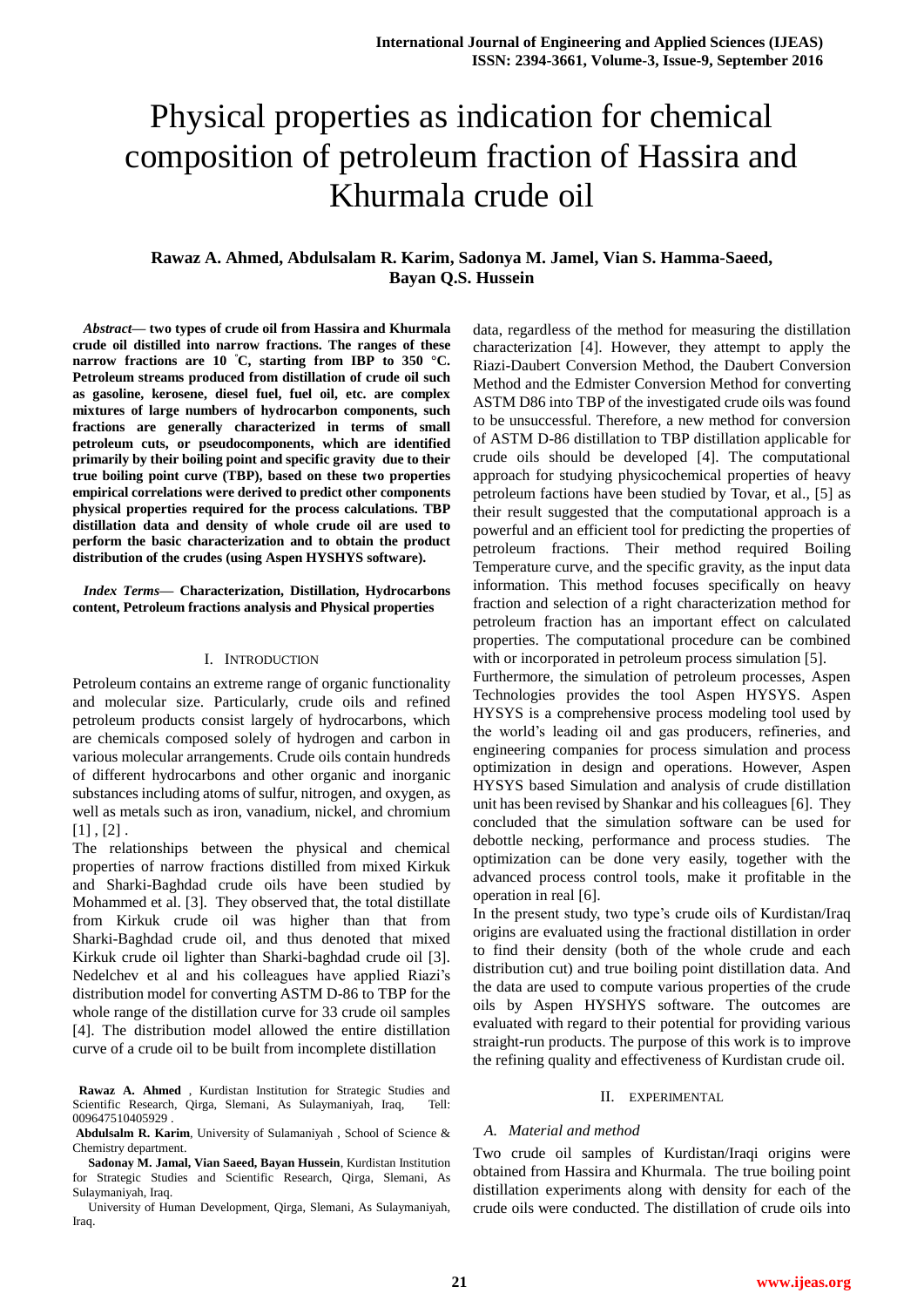narrow fractions (every 10°C) was operated using a fractional distillation unit following ASTM D-86. The distillation unit consists of a flask, heating mantle, distillation column, condenser, timer, thermometers, fraction collector, variac, gauge pressure, and vacuum pump. The size of distillation flask was 2 liters with two side arm: one for charging the crude oil and the other containing glass bulb for thermometer. The distillation flask was mounted with 2.4 KW heating kettle which connects to variac to control the heat input to the flask. The distillation column consisted of 7 trays, and has 40 mm inside diameter and 450 mm length. The column was isolated by high vacuum jacket to minimize the heat loss.

1700 ml of crude oil sample was distilled in specified glass apparatus under prescribed condition of heat and rate of distillation. The volume of distillate obtained at each multiple of 10 °C was recorded, up to a maximum of 340°C, or 350°C when the distillation was stopped. The experimental TBP and density data of crudes are shown in Table 1.

#### *B. Characterization*

The experimental data was used to develop the basic characterization of crudes by calculating their specific gravity, American Petroleum Institute (API), average boiling points, characterization factor, and correlation index. The details of the calculations are given in the next section.

#### III. RESULT AND DISSOCIATION

#### *A. Characterization*

Petroleum streams—from crude oil to products such as gasoline, kerosene, diesel fuel, fuel oil, etc.—are mixtures of large numbers of hydrocarbon components. It is impractical to analyze such mixtures and represent them compositionally based on their constituent components. Petroleum streams are generally characterized in terms of small petroleum cuts, or pseudocomponents, which are generated from their distillation curves. The pseudocomponents are identified primarily.

Fig. 1 shows the relation between the accumulative weight percent with boiling point temperature of the narrow fractions distilled from Hassira and Khurmala crude oils. The weight percent increased with increasing boiling temperature. This indicates with increase mass, the number of carbon increased.



Fig. 1: Relation between boiling point of the narrow fraction with the weight percent.

Fig. 2 shows the relation between the specific gravity values with mid percent boiling point temperature of the narrow fractions distilled from Hassira and Khurmala crude oils. The specific gravity of the narrow fractions increases with the increase of mid percent boiling point of the fractions. This is

due to the increase of the aromatic and decrease of paraffinic content, and this is in agreement with Nelson W. L. [7], usually the specific gravity of aromatic hydrocarbon is higher than those for alkyl hydrocarbon having the same number of carbon atoms. Noticed the specific gravity of Khurmala crude oil is higher as compared to Hassira crude oil. This indicates the aromatic compound is higher.



narrow fraction with the Specific gravity.

Fig. 3 shows the relation between the refractive index of the distilled narrow fractions with mid percent boiling temperature of Hassira and Khurmala crude oils. It was noted that the refractive index increases with the increase of mid percent boiling point temperature of the fractions because the refractive index of high molecular weight hydrocarbon is higher than that for low molecular weight fractions [8].

| Table 1: Physical properties of Hassira and Khurmala crude oil. |                    |                |              |                                  |                                |                |               |                             |
|-----------------------------------------------------------------|--------------------|----------------|--------------|----------------------------------|--------------------------------|----------------|---------------|-----------------------------|
| No.                                                             | Hassira Crude oil  |                |              |                                  | Khurmala Crude oil             |                |               |                             |
|                                                                 | т<br>$(^{\circ}C)$ | Vol.<br>$\%$   | Wt.%         | SP. gr.<br>at<br>$15.6\degree C$ | т<br>$(^{\circ}C$<br>$\lambda$ | Vol.%          | Wt.%          | SP. gr.<br>at<br>15.6<br>°C |
| $\boldsymbol{0}$                                                | 28                 | $\mathbf{0}$   | $\mathbf{0}$ | $\mathbf{0}$                     | 24                             | $\mathbf{0}$   | $\mathbf{0}$  | $\overline{0}$              |
| $\mathbf{1}$                                                    | 40                 | 0.47           | 0.33         | 0.6061                           | 40                             | 0.28           | 0.20          | 0.6423                      |
| $\overline{c}$                                                  | 50                 | 1.15           | 0.82         | 0.6182                           | 50                             | 1.12           | 0.82          | 0.6491                      |
| 3                                                               | 60                 | 2.09           | 1.51         | 0.6302                           | 60                             | 2.54           | 1.86          | 0.6565                      |
| $\overline{4}$                                                  | 70                 | 3.35           | 2.44         | 0.6345                           | 70                             | 3.83           | 2.82          | 0.6636                      |
| 5                                                               | 80                 | 4.47           | 3.28         | 0.6471                           | 80                             | 4.84           | 3.57          | 0.6676                      |
| 6                                                               | 90                 | 6.00           | 4.45         | 0.6539                           | 90                             | 6.19           | 4.61          | 0.6780                      |
| 7                                                               | 100                | 7.53           | 5.62         | 0.6616                           | 100                            | 7.88           | 5.92          | 0.6906                      |
| 8                                                               | 110                | 9.23           | 6.96         | 0.6737                           | 110                            | 9.66           | 7.33          | 0.7021                      |
| 9<br>10                                                         | 120<br>130         | 11.00<br>13.00 | 8.37<br>9.99 | 0.6833<br>0.6977                 | 120<br>130                     | 11.84<br>13.99 | 9.07<br>10.80 | 0.7109<br>0.7166<br>9       |
| 11                                                              | 140                | 14.94          | 11.58        | 0.7051                           | 140                            | 16.47          | 12.82         | 0.7245                      |
| 12                                                              | 150                | 17.26          | 13.53        | 0.7191                           | 150                            | 18.65          | 14.61         | 0.7316                      |
| 13                                                              | 160                | 19.35          | 15.28        | 0.7217                           | 160                            | 20.88          | 16.46         | 0.7383                      |
| 14                                                              | 170                | 21.70          | 17.29        | 0.7333                           | 170                            | 23             | 18.23         | 0.7432                      |
| 15                                                              | 180                | 23.94          | 19.21        | 0.7382                           | 180                            | 25.47          | 20.31         | 0.7486                      |
| 16                                                              | 190                | 26.47          | 21.39        | 0.7408                           | 190                            | 28.24          | 22.65         | 0.7557                      |
| 17                                                              | 200                | 28.76          | 23.39        | 0.7484                           | 200                            | 31.06          | 25.08         | 0.7649                      |
| 18                                                              | 210                | 30.94          | 25.29        | 0.7526                           | 210                            | 33.18          | 26.91         | 0.7679                      |
| 19                                                              | 220                | 33.06          | 27.16        | 0.7581                           | 220                            | 35.47          | 28.90         | 0.7726                      |
| 20                                                              | 230                | 35.06          | 28.93        | 0.7624                           | 230                            | 37.35          | 30.56         | 0.7818                      |
| 21                                                              | 240                | 38.00          | 31.57        | 0.7697                           | 240                            | 39.71          | 32.63         | 0.7842                      |
| 22                                                              | 250                | 39.76          | 33.16        | 0.7752                           | 250                            | 42.06          | 34.73         | 0.7947                      |
| 23                                                              | 260                | 42.23          | 35.39        | 0.7776                           | 260                            | 44.47          | 36.90         | 0.8012                      |
| 24                                                              | 270                | 44.35          | 37.32        | 0.7802                           | 270                            | 46.82          | 39.04         | 0.8079                      |
| 25                                                              | 280                | 47.09          | 39.81        | 0.7842                           | 280                            | 49.71          | 41.68         | 0.8163                      |
| 26                                                              | 290                | 49.68          | 42.20        | 0.7919                           | 290                            | 52.65          | 44.39         | 0.8194                      |
| 27                                                              | 300                | 52.20          | 44.56        | 0.8011                           | 300                            | 55.79          | 47.32         | 0.8287                      |
| 28                                                              | 310                | 56.61          | 48.71        | 0.8083                           | 310                            | 60.03          | 51.31         | 0.8378                      |
| 29                                                              | 320                | 59.06          | 51.02        | 0.8137                           | 320                            | 66.67          | 57.63         | 0.8471                      |
| 30                                                              | 330                | 62.46          | 54.28        | 0.8233                           | 330                            | 73.15          | 63.83         | 0.8519                      |
| 31                                                              | 340                | 67.49          | 59.18        | 0.8379                           | 1                              | $\sqrt{ }$     |               | 7                           |
| 32                                                              | 350                | 79.49          | 70.91        | 0.8402                           | $\sqrt{2}$                     | $\sqrt{ }$     | $\prime$      | $\sqrt{2}$                  |

The results are in consistence with the density measurement, showing that the narrow fractions have higher naphthenic hydrocarbon contents of Khurmala crude oil compared with those fractions distilled from Hassira crude oil.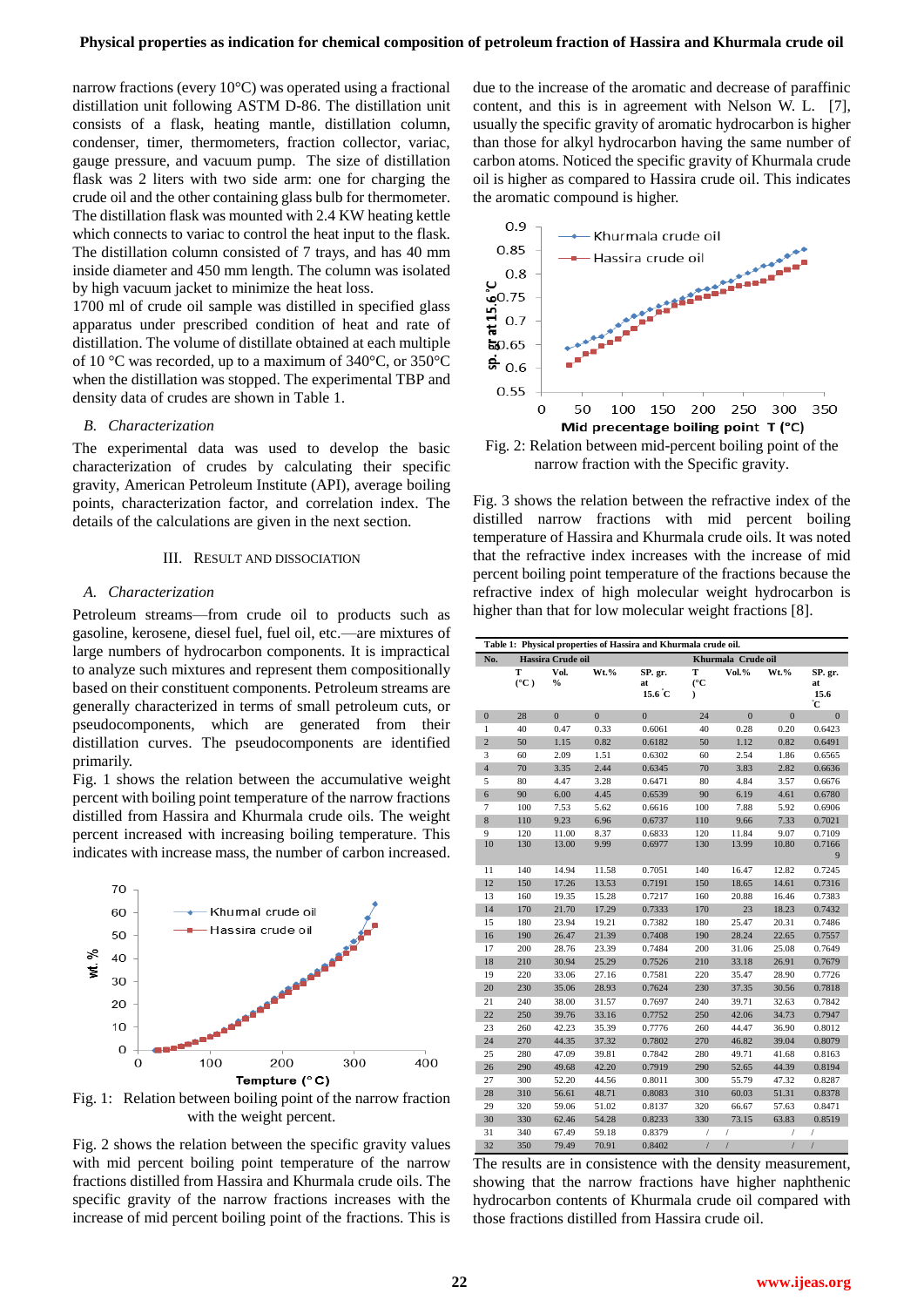

Fig. 3: Relation between mid-percent boiling point of the narrow fraction with the refractive index.

#### *B. Aspen HYSHYS Characterization and cut distribution*

Today, distillation of crude oil is an important process in almost all the refineries. Crude distillation is the process of separating the hydrocarbons in crude oil based on their boiling point. The crude oil fractioning is very intensive process. Aspen HYSHYS software One Engineering is a market leading suite of products focused on process engineering and optimization [6]. The experimental data of Table 1 was used in the Oil Manager (an environmental in Aspen HYSHYS for carrying out the characterization and determining the physical properties of crude oils and their products). As shown in Table 3 and 4 , the experimental data of crudes is not covering the full boiling range ad is short on both ends, i.e., it starts at values higher than 0 vol. % and ends at less than 100 vol. %. The TBP curve of crude oil was, therefore, first extrapolated on both ends using the probability method given in Aspen HYSHYS, as suggested by Behrenbruch and Dedigama [9], [10]. The full ranged (extrapolated) NTBP curves estimated by Aspen HYSHYS of both crude oil are shown in Fig. 4 and the cut plot distributions, obtained from Aspen HYSHYS, for defined temperature range are shown in Table 3, 4 and Fig. 5.

Although much progress has been made in identifying the chemical species present in petroleum, it is generally sufficient for purposes of design and analysis of plant operation of distillation to characterize petroleum and petroleum fractions by gravity, laboratory-distillation curves, component analysis of light ends, and hydrocarbon-type analysis of middle and heavy ends. From such data [11] five different average boiling points and an index of paraffinicity (Watson characterization factor) can be determined [2], [11], [12]; these are then used to predict the physical properties of complex mixtures by a number of well-accepted correlations. In each case, to find the average boiling points, hence, the other characterizing properties, the TBP curve was divided into 50 pseudo components. Using information such as mole fraction, normal boiling point (NBP), and molecular weight (MW) of each pseudo-component given by Aspen HYSHYS, the molal average boiling point (MABP), cubic average boiling point (CABP), and mean average boiling point (MeABP) were calculated by applying equation 1,2, 3,4,5,6,7

## **International Journal of Engineering and Applied Sciences (IJEAS) ISSN: 2394-3661, Volume-3, Issue-9, September 2016**

and 8, respectively . For the molecular weight of each pseudocomponent, the Twu correlation was selected in Aspen HYSYS.

$$
ABP = \sum_{i=1}^{n} X_i \ T_{bi} \dots (1)
$$

$$
VABP = \frac{T_{10} + T_{30} + T_{50} + T_{70} + T_{90}}{5} \dots (2)
$$

$$
SL = \frac{T_{90} - T_{10}}{80} \dots (3)
$$

$$
ABP = VABP - \Delta T ....(4)
$$

Ln(-ΔT<sub>w</sub>) = -3.64991 - 0.02706 (VABP – 273.15)<sup>0.6667</sup> + 5.163875 
$$
SL^{0.25}
$$
 .... (5)  
\nLn(ΔT<sub>M</sub>) = -1.15158 - 0.01181 (VABP – 273.15)<sup>0.6667</sup> + 3.70612  $SL^{0.333}$  .......(6)  
\nLn(ΔT<sub>C</sub>) = -0.82368 - 0.08997 (VABP – 273.15)<sup>0.45</sup> + 2.45691  $SL^{0.45}$  .........(7)  
\nLn(ΔT<sub>M<sub>e</sub></sub>) = -1.53181 - 0.0128(VABP – 273.15)<sup>0.6667</sup> + 3.64060644  $SL^{0.333}$  ....(8)

However, the CI, K-factor, specific gravity and IPA characterization which are calculated (see Table 2) supported the above result. The characterization factor, correlation index (CI) are calculated by Equation 9 and 10. As the K factor values are approximately 10.86 and 11.25 for both Khurmala and Hassira crude oil, respectively. This result shows that the higher naphthenic hydrocarbons content of khurmala crude oil. CI values are 56.7 and 42 for Khurmala and Hassira crude oil, respectively. It is well known, that the CI value in between 15 to 50 indicates a predominance of either naphthenes or mixture of paraffins, naphthenes and aromatics. An index value more than 50 indicates a predominance of aromatic species [12]. The CI value obtained for Khurmala crude oil is higher than 50, indicates more aromatic species as compared with Hassira crude oil (see Table 2). This result agrees with increasing specific gravity for Khurmala crude oil as mentioned above (see Fig. 2 and 3).

$$
K_w = \frac{T_B^{1/3}}{d} \dots \dots (9)
$$

Where TB is average boiling point in degrees Rankine  $(F^{\circ} +$ 460) and d is the specific gravity at 15.6°C/15.6°C.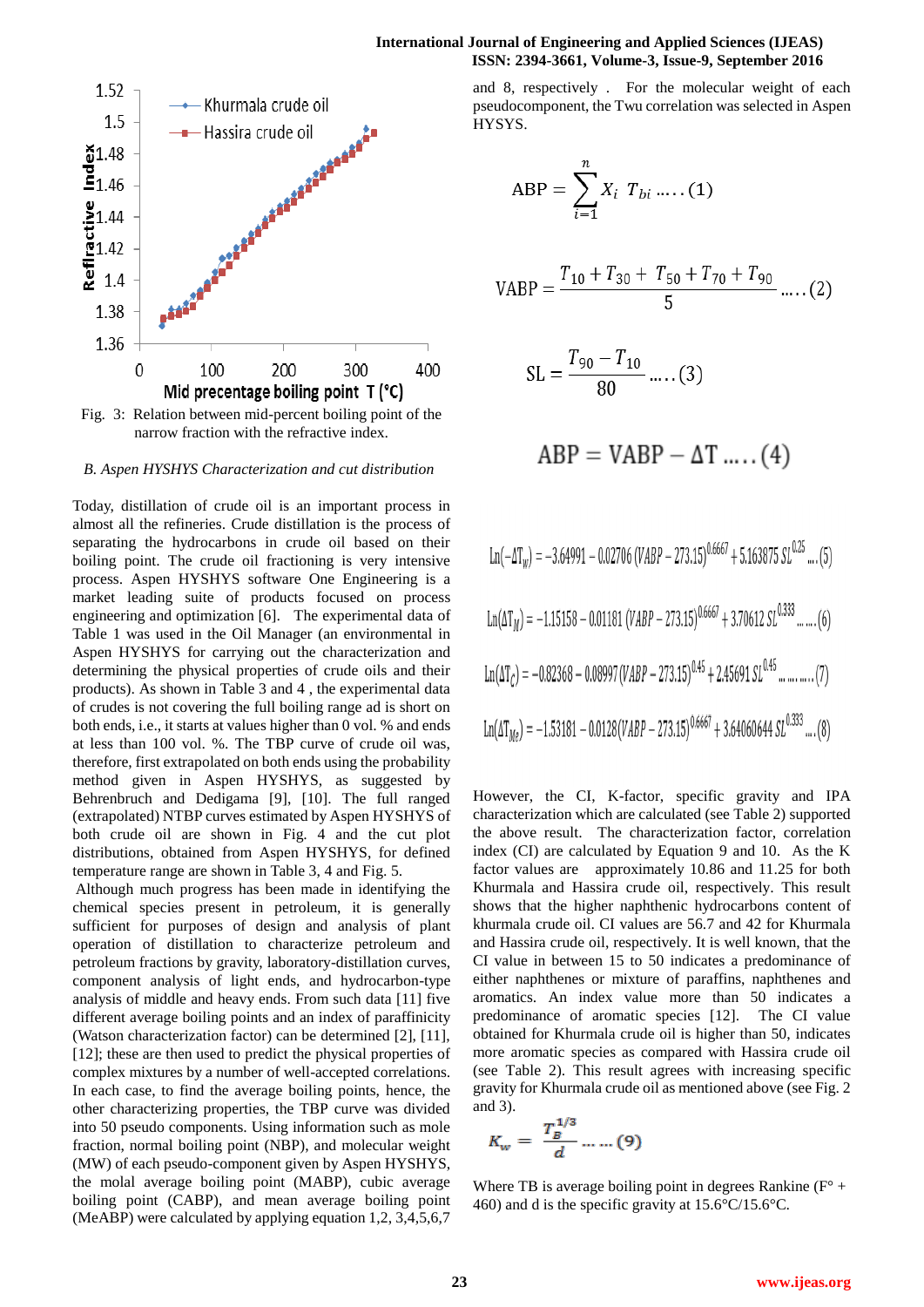

Fig. 4: Experimental and estimated (extrapolated) TBP distillation curves of both crude oils of Kurdistan.

$$
CI = 473.7d - 456.8 + \frac{48640}{K} \dots \dots (10)
$$

Where K for a petroleum fraction is the average boiling point determined by the Standard Bureau of mines distillation Method, in K and d is the specific gravity at  $15.6^{\circ}$ C/15.6<sup>°</sup>C

Another type of information necessary for refiners are operating and design data such as fractionating or true boiling distillation to produce various fractions like naphtha (I.B.P.-170ºC), kerosene (171-240ºC), gas oil (241-300 or 350 °C) and fuel oil  $(+300 \text{ or } +350 \text{°C})$  [13]. Table 2 shows the percentage of hydrocarbons content such as; gasoline, kerosene, and gas oil fractions. We take only one break (breakup No. 1, rather breakup No.2). For Hassira crude oil, the gasoline, kerosene, gas oil fractions and crude residue are 28.76., 20.91, 29.81 and 20.52%v/v, respectively. While for Khurmala crude oil, the fractions are 25.47, 16.59, and 31.09 and 26.85%v/v. In conclusion, Table 2 shows such information that the maximum production of lightest fraction (naphtha) is from Hassira (28.76%) and the maximum production of heaviest fraction (fuel oil) is from khurmala field (26.85%) at temperature up to  $+350$  °C. Tables (1 and 2) present important information for refiners, particularly the API or specific gravity for each fraction distilled this datum essential for constructing curves of temperature and gravity verses percent distilled.



Fig.5: Estimated yields of various straight run products from both Hassira and Khurmala crude oils of Kurdistan.

| Hassira crude oil                 |            |               | Khurmala crude oil                                           |                     |                    |                |               |  |
|-----------------------------------|------------|---------------|--------------------------------------------------------------|---------------------|--------------------|----------------|---------------|--|
| $T (^{\circ}C)$                   |            | T             | Vol.%                                                        | $T(^{\circ}C)$      |                    | $T(^{\circ}F)$ | Vol.          |  |
|                                   |            | $(^{\circ}$ F |                                                              |                     |                    |                | $\frac{6}{9}$ |  |
|                                   |            | $\lambda$     |                                                              |                     |                    |                |               |  |
|                                   | 82.4       | 28            | $\overline{0}$                                               | 24                  |                    | 75.2           | $\mathbf{0}$  |  |
|                                   | 239        | 115           | 10                                                           | 110                 |                    | 230            | 10            |  |
|                                   | 320        | 160<br>200    | 20<br>30                                                     | 155<br>195          |                    | 311<br>383     | 20<br>30      |  |
|                                   | 392<br>455 | 235           | 40                                                           | 245                 |                    | 473            | 40            |  |
|                                   | 536        |               | 50                                                           |                     |                    | 545            | 50            |  |
|                                   |            | 280           |                                                              | 285                 |                    |                |               |  |
|                                   | 599        | 315           | 60                                                           | 310                 |                    | 590            | 60            |  |
|                                   | 644        | 340           | 70                                                           | 325                 |                    | 617            | 70            |  |
|                                   | 662        | 350           | 80                                                           | 345                 |                    | 653            | 80            |  |
|                                   | 689        | 365           | 90                                                           | 365                 |                    | 689            | 90            |  |
|                                   | 779        | 415           | 100                                                          | 440                 |                    | 824            | 100           |  |
| <b>Name</b>                       |            |               | Break up No. 1 Hassira crude oil                             |                     |                    |                |               |  |
|                                   |            |               | <b>Gasoline</b>                                              | <b>Kero</b><br>sene | <b>Gas Oil</b>     |                | Gasol<br>ine  |  |
| Temp range C                      |            |               | <b>IBP-200</b>                                               | $200 - 2$           | 281-340            |                | > 340         |  |
|                                   |            |               |                                                              | 80                  |                    |                |               |  |
| <b>Actual Vol. RECD</b>           |            | 489           | 355.5                                                        | 506.8               |                    |                |               |  |
| Vol.% RECD                        |            | 28.76         | 20.91                                                        | 29.81               |                    |                |               |  |
| Sp. gr. at 15.6 °C                |            |               | 0.715                                                        | 0.774               | 0.823              |                |               |  |
| Actual sp. gr at $15.6^{\circ}$ C |            |               | 0.73                                                         | 0.78                | 0.83               |                |               |  |
|                                   |            |               | Note: Total volume -1700 ml, IBP-28 °C, R Temperature -24 °C |                     |                    |                |               |  |
| <b>Name</b>                       |            |               | Break up No. 1 Khurmala crude oil                            |                     |                    |                |               |  |
|                                   |            |               | <b>Gasoline</b>                                              | <b>Kero</b>         | <b>Gas Oil</b>     |                | Gasol         |  |
|                                   |            |               |                                                              | sene                |                    |                | ine           |  |
| Temp range C                      |            |               | <b>IBP-180</b>                                               | 181-2               | 251-330            |                | $\geq$        |  |
|                                   |            |               |                                                              | 50                  |                    |                | 330           |  |
| <b>Actual Vol. RECD</b>           |            |               | 433                                                          | 282                 | 528.5              |                |               |  |
| <b>Vol.% RECD</b>                 |            |               | 25.47                                                        | 16.59               | 31.09              |                |               |  |
| Sp. gr. at $15.6^{\circ}$ C       |            |               | 0.725                                                        | 0.776               | 0.829              |                | $\geq$        |  |
|                                   |            |               |                                                              |                     |                    |                | 0.829         |  |
| Actual sp. gr at $15.6^{\circ}$ C |            |               | 0.73                                                         | 0.78                | 0.83               |                | 0.73          |  |
|                                   |            |               | Note: Total volume -1700 ml, IBP-24 °C, R Temperature -24 °C |                     |                    |                |               |  |
| Average boiling                   |            |               | Haasira Crude oil                                            |                     | Khurmala crude oil |                |               |  |
| point                             |            |               |                                                              |                     |                    |                |               |  |
| <b>VABP</b>                       |            |               | 260                                                          | 256                 |                    |                |               |  |
| <b>WABP</b>                       |            |               | 268                                                          | 256                 |                    |                |               |  |
| <b>MABP</b>                       |            |               | 216                                                          | 212                 |                    |                |               |  |
| <b>CABP</b>                       |            |               | 251                                                          | 256                 |                    |                |               |  |
| <b>MeABP</b>                      |            |               | 234                                                          | 230                 |                    |                |               |  |
| Sp. Gr. At 15 °C                  |            |               | 0.86                                                         | 0.89                |                    |                |               |  |
| API                               |            |               | 33                                                           | 28                  |                    |                |               |  |
| K                                 |            |               | 11.25                                                        | 10.87               |                    |                |               |  |
| <b>CI</b>                         |            |               | 42                                                           | 56.8                |                    |                |               |  |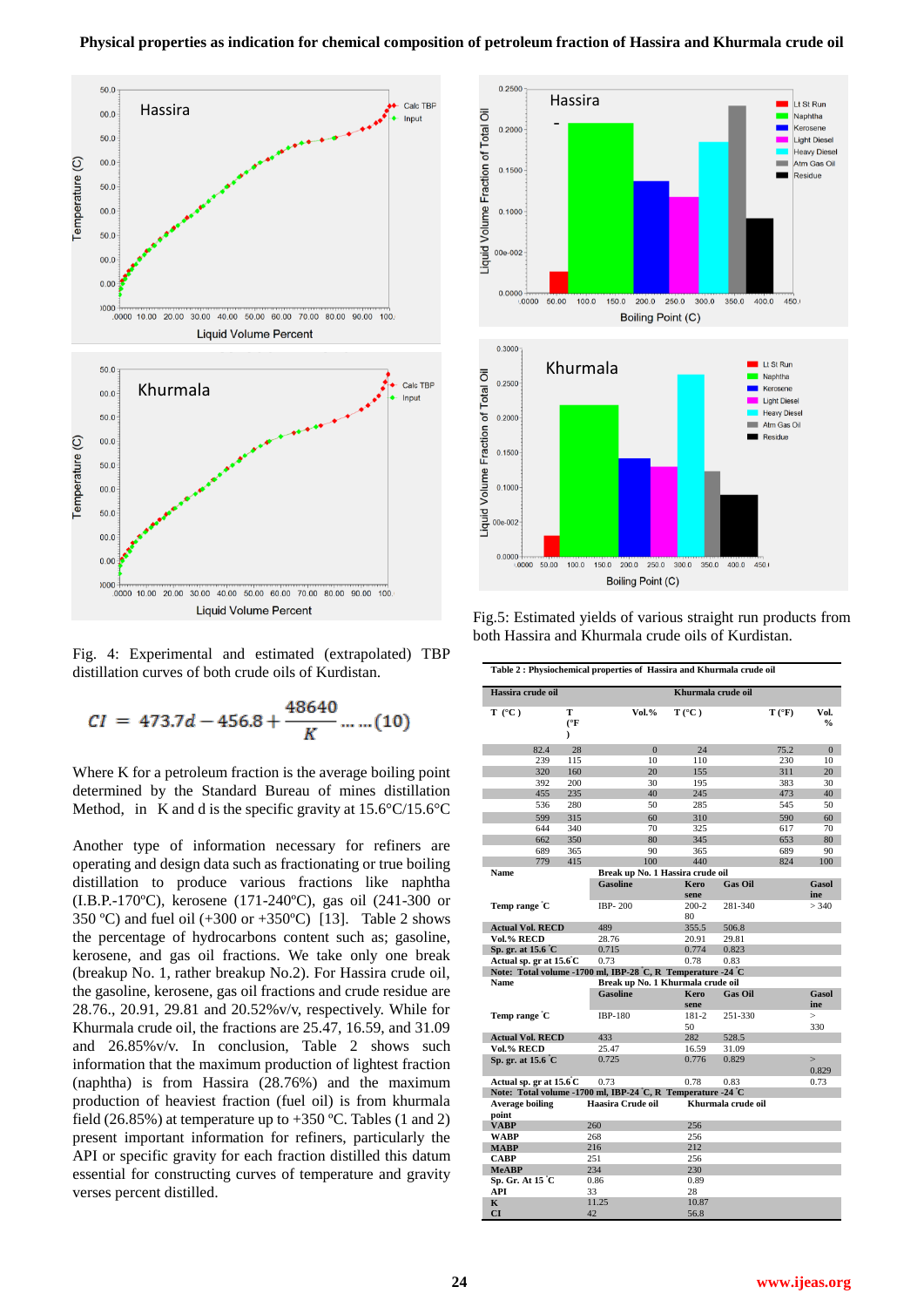| Table 3: Aspen-HYSYS calculation of physical properties of Hassira crude oil. |              |          |                  |             |             |  |  |  |
|-------------------------------------------------------------------------------|--------------|----------|------------------|-------------|-------------|--|--|--|
| No.                                                                           | <b>Moles</b> | Ccum.    | $NBP(^{\circ}C)$ | MWt.        | d, $Kg/m^3$ |  |  |  |
|                                                                               |              | moles    |                  |             |             |  |  |  |
| 0                                                                             | $\mathbf{0}$ | $\Omega$ | 36.05901489      | 70.88016711 | 629.6809762 |  |  |  |
| $\mathbf{1}$                                                                  | 1.00E-02     | 1.00E-02 | 50.85051918      | 76.37100614 | 726.9106822 |  |  |  |
| $\overline{c}$                                                                | 1.00E-02     | 2.00E-02 | 61.28608415      | 79.92831744 | 734.3925726 |  |  |  |
| $\overline{3}$                                                                | 1.00E-02     | 3.00E-02 | 69.36531984      | 83.60625341 | 740.2537356 |  |  |  |
| $\overline{4}$                                                                | 1.00E-02     | 4.00E-02 | 77.66177383      | 87.2116153  | 746.1810825 |  |  |  |
| 5                                                                             | 1.00E-02     | 5.00E-02 | 85.01697001      | 90.34553823 | 751.3616545 |  |  |  |
| 6                                                                             | 1.00E-02     | 6.00E-02 | 91.42417342      | 93.46113327 | 755.8154626 |  |  |  |
| $\overline{7}$                                                                | 1.00E-02     | 7.00E-02 | 97.80699645      | 96.6637314  | 760.1999447 |  |  |  |
| 8                                                                             | 1.00E-02     | 8.00E-02 | 103.9447809      | 99.73398164 | 764.3702148 |  |  |  |
| 9                                                                             | 1.00E-02     | 9.00E-02 | 109.7884875      | 102.5862788 | 768.2977504 |  |  |  |
| 10                                                                            | 1.00E-02     | 1.00E-01 | 114.5567767      | 104.6806613 | 771.4801613 |  |  |  |
| 11                                                                            | 2.50E-02     | 0.125    | 124.3737761      | 110.1842134 | 777.9271729 |  |  |  |
| 12                                                                            | 2.50E-02     | 0.15     | 137.0777995      | 116.7777635 | 786.1321658 |  |  |  |
| 13                                                                            | 2.50E-02     | 0.175    | 148.5392935      | 123.0415005 | 793.3861103 |  |  |  |
| 14                                                                            | 2.50E-02     | 0.2      | 159.6952517      | 129.4542536 | 800.3209271 |  |  |  |
| 15                                                                            | 2.50E-02     | 0.225    | 170.7627989      | 135.9836818 | 807.0854248 |  |  |  |
| 16                                                                            | 2.50E-02     | 0.25     | 181.2503261      | 142.4252389 | 813.392035  |  |  |  |
| 17                                                                            | 2.50E-02     | 0.275    | 191.5410352      | 149.0538462 | 819.4864083 |  |  |  |
| 18                                                                            | 2.50E-02     | 0.3      | 202.2614076      | 156.2882774 | 825.740121  |  |  |  |
| 19                                                                            | 2.50E-02     | 0.325    | 213.9156281      | 164.5234846 | 832.4315005 |  |  |  |
| 20                                                                            | 2.50E-02     | 0.35     | 225.7747596      | 172.8051662 | 839.1363102 |  |  |  |
| 21                                                                            | 2.50E-02     | 0.375    | 235.7592041      | 180.3078689 | 844.6959892 |  |  |  |
| 22                                                                            | 2.50E-02     | 0.4      | 246.5428538      | 188.8594602 | 850.6193597 |  |  |  |
| 23                                                                            | 2.50E-02     | 0.425    | 258.1606382      | 198.1026414 | 856.9125063 |  |  |  |
| 24                                                                            | 2.50E-02     | 0.45     | 268.6744974      | 206.8115272 | 862.5275902 |  |  |  |
| 25                                                                            | 2.50E-02     | 0.475    | 278.6191597      | 215.2271094 | 867.7731529 |  |  |  |
| 26                                                                            | 2.50E-02     | 0.5      | 287.9213484      | 223.54469   | 872.6212631 |  |  |  |
| 27                                                                            | 2.50E-02     | 0.525    | 297.4684709      | 231.9067143 | 877.5441359 |  |  |  |
| 28                                                                            | 2.50E-02     | 0.55     | 304.3561423      | 238.0255546 | 881.0611081 |  |  |  |
| 29                                                                            | 2.50E-02     | 0.575    | 310.6063339      | 244.1237895 | 884.22701   |  |  |  |
| 30                                                                            | 2.50E-02     | 0.6      | 319.4667776      | 252.5491267 | 888.6785    |  |  |  |
| 31                                                                            | 2.50E-02     | 0.625    | 327.6662775      | 260.1955434 | 892.7588586 |  |  |  |
| 32                                                                            | 2.50E-02     | 0.65     | 333.6442191      | 265.8423487 | 895.7097574 |  |  |  |
| 33                                                                            | 2.50E-02     | 0.675    | 338.4381572      | 270.3252026 | 898.0625074 |  |  |  |
| 34                                                                            | 2.50E-02     | 0.7      | 341.3939166      | 273.0689115 | 899.5069173 |  |  |  |
| 35                                                                            | 2.50E-02     | 0.725    | 343.3045165      | 274.9075003 | 900.4380792 |  |  |  |
| 36                                                                            | 2.50E-02     | 0.75     | 345.3679565      | 276.9057303 | 901.4416489 |  |  |  |
| 37                                                                            | 2.50E-02     | 0.775    | 347.3754016      | 278.8926572 | 902.4158706 |  |  |  |
| 38                                                                            | 2.50E-02     | 0.8      | 349.9153416      | 281.4208409 | 903.6453429 |  |  |  |
| 39                                                                            | 2.50E-02     | 0.825    | 354.4082799      | 285.7614713 | 905.8122399 |  |  |  |
| 40                                                                            | 2.50E-02     | 0.85     | 359.2164156      | 290.338881  | 908.1196961 |  |  |  |
| 41                                                                            | 1.50E-02     | 0.865    | 361.8859283      | 292.8299273 | 909.3958176 |  |  |  |
| 42                                                                            | 1.50E-02     | 0.88     | 363.7736101      | 294.6636778 | 910.2959995 |  |  |  |
| 43                                                                            | 1.50E-02     | 0.895    | 365.8227469      | 296.6380531 | 911.2711324 |  |  |  |
| 44                                                                            | 1.50E-02     | 0.91     | 368.7744154      | 299.4267682 | 912.6721748 |  |  |  |
| 45                                                                            | 1.50E-02     | 0.925    | 371.7964705      | 302.2479845 | 914.1021973 |  |  |  |
| 46                                                                            | 1.50E-02     | 0.94     | 375.2135558      | 305.4528962 | 915.7136482 |  |  |  |
| 47                                                                            | 1.50E-02     | 0.955    | 380.6760022      | 310.4253067 | 918.2781822 |  |  |  |
| 48                                                                            | 1.50E-02     | 0.97     | 386.1998599      | 315.3960011 | 920.8570122 |  |  |  |
| 49                                                                            | 1.50E-02     | 0.985    | 394.4629893      | 322.9119347 | 924.6873677 |  |  |  |
| 50                                                                            | 1.50E-02     | 1        | 409.3121014      | 341.7285867 | 931.4932004 |  |  |  |

| Table 4: Aspen-HYSYS calculation of physical properties of Khurmala crude oil. |                      |                |                            |                            |                            |  |  |
|--------------------------------------------------------------------------------|----------------------|----------------|----------------------------|----------------------------|----------------------------|--|--|
| No.                                                                            | <b>Moles</b>         | ccum.<br>moles | $NBP(^{\circ}C)$           | MWt.                       | d, $Kg/m^3$                |  |  |
| $\bf{0}$                                                                       | $\overline{0}$       | $\overline{0}$ | 36.05901489                | 70.8553541                 | 629.5949829                |  |  |
| $\mathbf{1}$                                                                   | 1.00E-02             | 1.00E-02       | 52.45129146                | 75.67488574                | 731.0642118                |  |  |
| $\overline{c}$                                                                 | 1.00E-02             | 2.00E-02       | 59.19603482                | 78.170612                  | 736.3055979                |  |  |
| $\overline{3}$                                                                 | 1.00E-02             | 3.00E-02       | 66.02592259                | 81.77467448                | 741.3103486                |  |  |
| $\overline{4}$                                                                 | 1.00E-02             | 4.00E-02       | 74.96927188                | 85.93266671                | 747.7674488                |  |  |
| 5                                                                              | 1.00E-02             | 5.00E-02       | 83.8536145                 | 89.62426006                | 754.0761466                |  |  |
| 6                                                                              | 1.00E-02             | $6.00E-02$     | 90.89039834                | 92.67493829                | 758.9997875                |  |  |
| $\overline{7}$                                                                 | 1.00E-02             | 7.00E-02       | 96.80291633                | 95.54182675                | 763.0864515                |  |  |
| 8                                                                              | 1.00E-02             | 8.00E-02       | 102.441125                 | 98.4135128                 | 766.9431918                |  |  |
| 9                                                                              | 1.00E-02             | 9.00E-02       | 107.9713953                | 101.0383408                | 770.6885868                |  |  |
| 10                                                                             | 1.00E-02             | 1.00E-01       | 112.2302176                | 102.9183804                | 773.5554278                |  |  |
| 11                                                                             | 2.50E-02             | 0.125          | 120.8121247                | 107.6709237                | 779.2463499                |  |  |
| 12                                                                             | 2.50E-02             | 0.15           | 131.820595                 | 113.3137067                | 786.4411028                |  |  |
| 13                                                                             | 2.50E-02             | 0.175          | 142.4348003                | 119.0325347                | 793.2526193                |  |  |
| 14                                                                             | 2.50E-02             | 0.2            | 153.4821551                | 125.2781857                | 800.2188291                |  |  |
| 15                                                                             | 2.50E-02             | 0.225          | 164.9964437                | 131.9150258                | 807.3543477                |  |  |
| 16                                                                             | 2.50E-02             | 0.25           | 175.7704582                | 138.2502872                | 813.9193119                |  |  |
| 17                                                                             | 2.50E-02             | 0.275          | 185.1205565                | 143.9199443                | 819.5321433                |  |  |
| 18                                                                             | 2.50E-02             | 0.3            | 193.8226674                | 149.5946221                | 824.6861361                |  |  |
| 19                                                                             | 2.50E-02             | 0.325          | 203.6552024                | 156.2654055                | 830.433848                 |  |  |
| 20                                                                             | 2.50E-02             | 0.35           | 214.8488792                | 164.131403                 | 836.8813578                |  |  |
| 21                                                                             | 2.50E-02             | 0.375          | 226.924192                 | 172.7886627                | 843.7283441                |  |  |
| 22                                                                             | 2.50E-02             | 0.4            | 238.3361853                | 181.1500905                | 850.0994743                |  |  |
| 23                                                                             | 2.50E-02             | 0.425          | 248.6362214                | 189.1282036                | 855.7670629                |  |  |
| 24                                                                             | 2.50E-02             | 0.45           | 259.113964                 | 197.5232301                | 861.4569681                |  |  |
| 25                                                                             | 2.50E-02             | 0.475          | 269.296159                 | 205.8326605                | 866.9159846                |  |  |
| 26<br>27                                                                       | 2.50E-02             | 0.5            | 278.3555149                | 213.4242002                | 871.7156248                |  |  |
|                                                                                | 2.50E-02             | 0.525          | 286.6775389                | 220.6681696                | 876.0779213                |  |  |
| 28<br>29                                                                       | 2.50E-02             | 0.55           | 294.9093455                | 227.9245964                | 880.3511634                |  |  |
| 30                                                                             | 2.50E-02<br>2.50E-02 | 0.575<br>0.6   | 302.2060068                | 234.4083011                | 884.1046102                |  |  |
| 31                                                                             | 2.50E-02             | 0.625          | 308.1204425<br>312.7490553 | 239.7121211<br>243.9056654 | 887.1237273<br>889.4721974 |  |  |
| 32                                                                             | 2.50E-02             | 0.65           | 316.4708936                | 247.3321368                | 891.3516152                |  |  |
| 33                                                                             | 2.50E-02             | 0.675          | 319.8788493                | 250.5323433                | 893.0655931                |  |  |
| 34                                                                             | 2.50E-02             | 0.7            | 323.4743436                | 253.9397069                | 894.8668103                |  |  |
| 35                                                                             | 2.50E-02             | 0.725          | 327.325564                 | 257.5983764                | 896.7881543                |  |  |
| 36                                                                             | 2.50E-02             | 0.75           | 331.3603901                | 261.4480021                | 898.792293                 |  |  |
| 37                                                                             | 2.50E-02             | 0.775          | 335.6796061                | 265.5863542                | 900.9278138                |  |  |
| 38                                                                             | 2.50E-02             | 0.8            | 340.3411904                | 270.0482109                | 903.2213484                |  |  |
| 39                                                                             | 2.50E-02             | 0.825          | 345.1074556                | 274.5971879                | 905.554537                 |  |  |
| 40                                                                             | 2.50E-02             | 0.85           | 350.3270175                | 279.7152248                | 908.0954346                |  |  |
| 41                                                                             | 1.50E-02             | 0.865          | 354.8883688                | 283.994455                 | 910.3048037                |  |  |
| 42                                                                             | 1.50E-02             | 0.88           | 358.7459069                | 287.6298428                | 912.164729                 |  |  |
| 43                                                                             | 1.50E-02             | 0.895          | 363.0631151                | 291.7692393                | 914.237262                 |  |  |
| 44                                                                             | 1.50E-02             | 0.91           | 368.2509243                | 296.598455                 | 916.7156062                |  |  |
|                                                                                |                      |                |                            |                            |                            |  |  |

# **International Journal of Engineering and Applied Sciences (IJEAS) ISSN: 2394-3661, Volume-3, Issue-9, September 2016**

| 45 | 1.50E-02   | 0.925 | 372.8712073 | 300.8447622 | 918.911583  |
|----|------------|-------|-------------|-------------|-------------|
| 46 | 1.50E-02   | 0.94  | 377.9552692 | 305.5133818 | 921.3156116 |
| 47 | $1.50E-02$ | 0.955 | 386.1012025 | 312.6796657 | 925.14213   |
| 48 | 1.50E-02   | 0.97  | 394.3410744 | 320.1927001 | 928.9807036 |
| 49 | $1.50E-02$ | 0.985 | 406.6828458 | 335.5804169 | 934.670114  |
| 50 | 1.50E-02   |       | 428.807     | 362.7942324 | 944.7021779 |

From the cut plot distribution shown in Fig. 5, it is observed that both Hassira and Khurmala crude oils contain similar amounts of light products (light straight-run gasoline and naphtha). On the other hand, Khurmala crude oils contain the highest amounts of atm. gas oil and the lowest amounts of the light products as expected, since the Khurmala crude oil is medium crude oil as shown in Table 4. This is in agreement with above results.

#### IV. CONCLUSION

Both Hassira and Khurmala crude oils of Kurdistan/Iraq were characterized and various physical properties and product distributions of the crude oils were worked out based on the TBP distillation data and density of the whole crude oil.

Empirical correlations of pseudocomponents to TBP for these two crude oils are successfully derived using Aspen HYSHYS software, and the physiochemical properties of each pseudocomponent predicted by the derived correlations are in good agreement with the experimental data.

Both computational and experimental confirmed that Hassira crude oil gives highest yield of lightest fractions (28.76%v/v) and lowest yield of fuel oils at  $(+350^{\circ}C)$  which is  $(20.52\% \text{v/v})$ while Khurmala crude oil gives the lowest yield of lightest fractions (25.5%v/v) and highest yield of fuel oil at  $(300^{\circ}C+)$ which is  $(57.98\% \text{v/v})$ .

The higher pesdocompond, specific gravity, CI and lower API of Khurmala crude oil determined its higher level of hydrocarbons as proved by computational analysis and practical measurements.

# ACKNOWLEDGMENT

The authors thank to University of Sulamaniyah for giving access to the petroleum lab, KISSR and University of Human development for their funding for this project. Also thanks for Dr Yongxin Pang for his reviewing paper.

# **REFERENCES**

- [1] Chang, A.-F., Pashikanti, K. & Liu, Y. A., 2013. Characterization, Physical and Thermodynamic Properties of Oil Fraction. In: *Refinery Engineering: Integrated Process Modelling and Optimization.*  Germany: Wiley-VCH Verlag GmbH & Co. KGaA, pp. 1-55.
- [2] Speight, J. G., 2007. *The Chemistry and Technology of Petroleum.* 4 ed. U.S.A.: Taylor and Francis Group, LLC.
- [3] Mohammed, H. K., Attiya, H. G. & Khudair, H. A. K., 2008. The relationships between the physical and chemical properties of narrow fraction distilled from mixed Kirkuk and Sharki-Baghdad crude oils. *Iraqi Journal of Chemical and Petroleum Engineering,* 9(2), pp. 1-8.
- [4] Nedelchev, A., Stratiev, D., Ivanov, A. & Stoilov, G., 2011. Boiling point distribution of crude oils based on TBP and ASTM D-86 distillation data. *Petroleum & Coal,* 53(4), pp. 275-290.
- [5] Tovar, L. P. et al., 2010. Computational Approach for Studying Physicochemical Properties of Heavy Petroleum Fractions. In: S. Pierucci & G. Buzzi Ferraris, eds. *Computer Aided Chemical Engineering.* Pierucci, S.;Buzzi Ferraris, G. ed. s.l.:20th European Symposium on Computer Aided Process Engnieering-ESCAPE20, pp. 1-1342.
- [6] Shankar, N., Aneesh, V. & Sivasubramanian, V., 2015. Aspen Hysys based Simulation and Analysis of Crude Distillation Unit. International Journal of Current Engineering and Technology, 5(4), pp. 2833-2837.

.